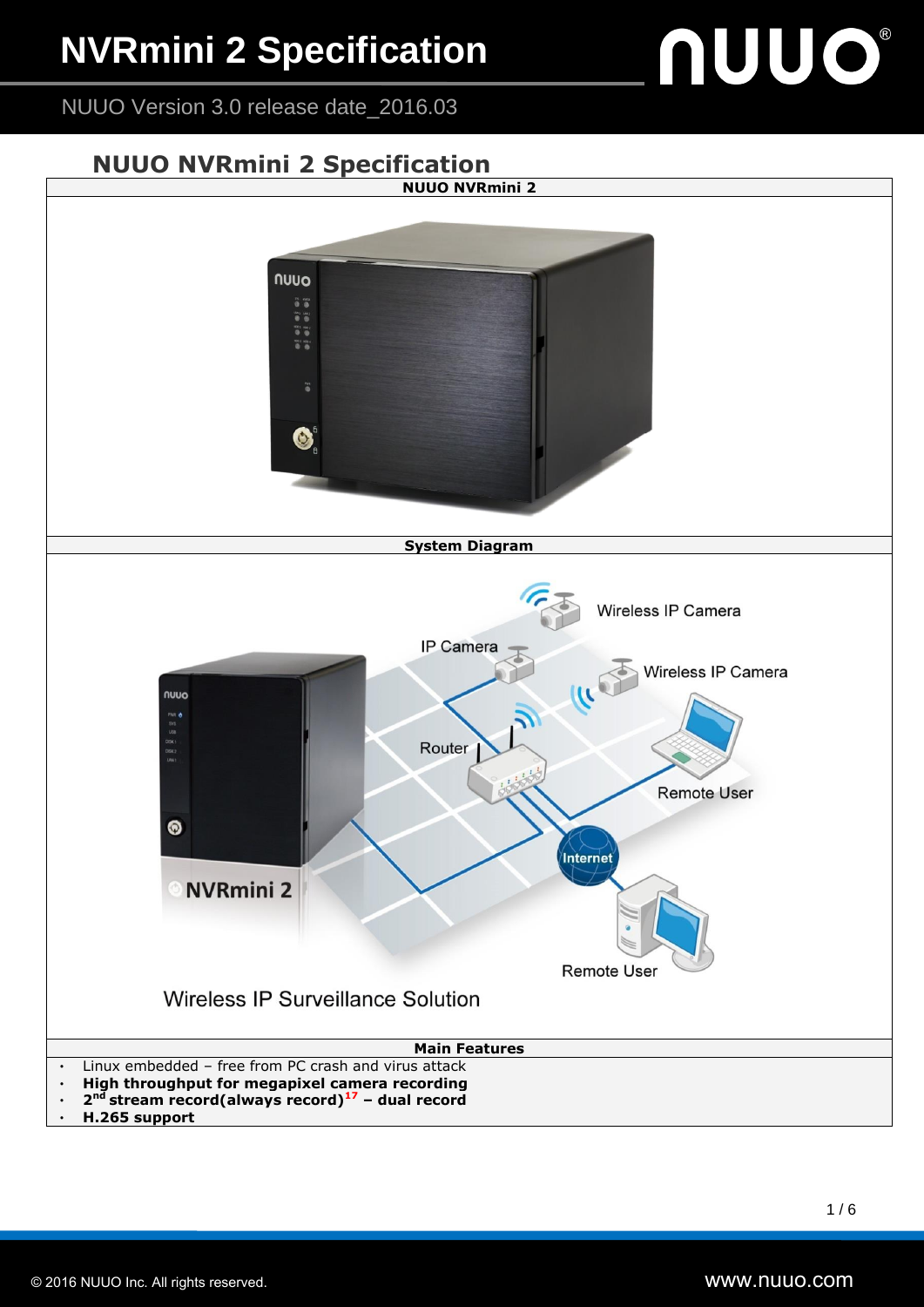## **NUUO®**

#### NUUO Version 3.0 release date\_2016.03

|                                                                                                                 | Support Stream Profile for remote live view bandwidth control (Original / 300 kbps / 100 kbps) |                                            |  |  |  |  |  |  |  |
|-----------------------------------------------------------------------------------------------------------------|------------------------------------------------------------------------------------------------|--------------------------------------------|--|--|--|--|--|--|--|
|                                                                                                                 | Support mobile client for iPhone / iPad / Android <sup>1</sup>                                 |                                            |  |  |  |  |  |  |  |
|                                                                                                                 | Panorama 360° PTZ (ImmerVision and VIVOTEK fisheye)                                            |                                            |  |  |  |  |  |  |  |
|                                                                                                                 | Generic dewarp (fisheye) <sup>15</sup>                                                         |                                            |  |  |  |  |  |  |  |
| Support camera multi-stream setting <sup>2</sup>                                                                |                                                                                                |                                            |  |  |  |  |  |  |  |
|                                                                                                                 | Support camera two-way audio <sup>3</sup>                                                      |                                            |  |  |  |  |  |  |  |
| Web-based configuration, live viewer, playback (Recommend on IE 8, 9, 10, 11, Mac Safari v6.1, v7.0 and Windows |                                                                                                |                                            |  |  |  |  |  |  |  |
|                                                                                                                 | Chrome)                                                                                        |                                            |  |  |  |  |  |  |  |
|                                                                                                                 | RAID $0,1,5,10$ for maximum capacity or data protection <sup>16</sup>                          |                                            |  |  |  |  |  |  |  |
|                                                                                                                 | <b>Support HDD SMART self-test</b>                                                             |                                            |  |  |  |  |  |  |  |
|                                                                                                                 | Online GUI recording schedule                                                                  |                                            |  |  |  |  |  |  |  |
|                                                                                                                 | Support megapixel cameras and H.264, H.265 compression format<br>Digital PTZ and multi-view    |                                            |  |  |  |  |  |  |  |
| Real-time digital output, Email alert and push notification on mobile                                           |                                                                                                |                                            |  |  |  |  |  |  |  |
| Remote I/O solution and camera I/O integration                                                                  |                                                                                                |                                            |  |  |  |  |  |  |  |
| $\bullet$                                                                                                       | Up to 128 CH remote live view with multiple monitors                                           |                                            |  |  |  |  |  |  |  |
| $\bullet$                                                                                                       | Support joystick for easier camera control                                                     |                                            |  |  |  |  |  |  |  |
|                                                                                                                 | Playback with 5 types of intelligent event search                                              |                                            |  |  |  |  |  |  |  |
| <b>Point of Sale (POS)</b>                                                                                      |                                                                                                |                                            |  |  |  |  |  |  |  |
| E-map with indicator<br>$\bullet$                                                                               |                                                                                                |                                            |  |  |  |  |  |  |  |
| Digital watermark                                                                                               |                                                                                                |                                            |  |  |  |  |  |  |  |
| Auto port-forwarding                                                                                            |                                                                                                |                                            |  |  |  |  |  |  |  |
| NTP server synchronization                                                                                      |                                                                                                |                                            |  |  |  |  |  |  |  |
| Support over 85 brands of IP cameras and 2151 models <sup>4</sup> (with free monthly update)                    |                                                                                                |                                            |  |  |  |  |  |  |  |
| Alarm source of NUUO Central Management System<br><b>Specifications</b>                                         |                                                                                                |                                            |  |  |  |  |  |  |  |
| <b>Model</b>                                                                                                    | NE-2020/NE-2040                                                                                | NE-4080/NE-4160                            |  |  |  |  |  |  |  |
| <b>Recording Cameras</b>                                                                                        | $1 \sim 2(4)^5$ / $1 \sim 4$                                                                   | $1 \sim 8(16)^6$ / $1 \sim 16$             |  |  |  |  |  |  |  |
| <b>Playback Channels</b>                                                                                        | 2(4) / 4                                                                                       | 8/16                                       |  |  |  |  |  |  |  |
| <b>Number of Drives</b>                                                                                         | 2xSATA II                                                                                      | 4xSATA II                                  |  |  |  |  |  |  |  |
| <b>Max Storage Per</b>                                                                                          | 6TB <sup>21</sup>                                                                              |                                            |  |  |  |  |  |  |  |
|                                                                                                                 |                                                                                                |                                            |  |  |  |  |  |  |  |
|                                                                                                                 |                                                                                                | 6TB <sup>21</sup>                          |  |  |  |  |  |  |  |
| <b>Drive</b><br><b>RAID Level</b>                                                                               | RAID 0 <sup>18</sup> , 1 <sup>19</sup>                                                         | RAID 0,1,5 <sup>20</sup> ,10 <sup>16</sup> |  |  |  |  |  |  |  |
| <b>CPU</b>                                                                                                      | Marvell 88F6283 1.0GHz                                                                         | Marvell 88F6282 1.6GHz                     |  |  |  |  |  |  |  |
| <b>RAM</b>                                                                                                      | 256MB                                                                                          | 512MB                                      |  |  |  |  |  |  |  |
| I/O Interface                                                                                                   | 2xUSB 2.0 (for UPS)                                                                            | 2xUSB 2.0 (for UPS);                       |  |  |  |  |  |  |  |
|                                                                                                                 |                                                                                                | 2xeSATA (for DAS)                          |  |  |  |  |  |  |  |
| <b>LAN Transmission</b>                                                                                         | 10/100/1000 Mbps (RJ45 x1)                                                                     | 10/100/1000 Mbps (RJ45 x2)                 |  |  |  |  |  |  |  |
| <b>Speed</b>                                                                                                    |                                                                                                |                                            |  |  |  |  |  |  |  |
| <b>Voltage</b>                                                                                                  | DC 19V 2.1A                                                                                    | DC 19V 4.74A                               |  |  |  |  |  |  |  |
| <b>Power Consumption</b>                                                                                        | 40 <sub>W</sub> <sup>7</sup>                                                                   | $90W^8$                                    |  |  |  |  |  |  |  |

2.12 kg (4.67lbs) 2.97 kg (6.55lbs)

**Supported IP** ACTi ADT Airlive Alphatech American

Please check the supported camera spec list on website. Besides, to use this feature, you have to enable  $2^{nd}$  stream function on

web setting page first. **<sup>2</sup>** DP 3.0 or above

**<sup>3</sup>** DP 3.1 or above

 $\overline{a}$ **1** **(HxWxD)**

**Device Weight (Without Drive)**

**4** The data is updated for DP 2.16.

**5** NE-2020 can support up to 4 cameras capacity with license activation (license type: 2ch)

Temperature **Contract of Contract Automobile Contract Operating: 0°C-40°C Humidity** Operating: 5%-95%

**6** NE-4080 can possess up to 16ch capacity with license activation (license type: 2/4/8ch)

**7** 40 W is the maximum power consumption

**8** 90 W is the maximum power consumption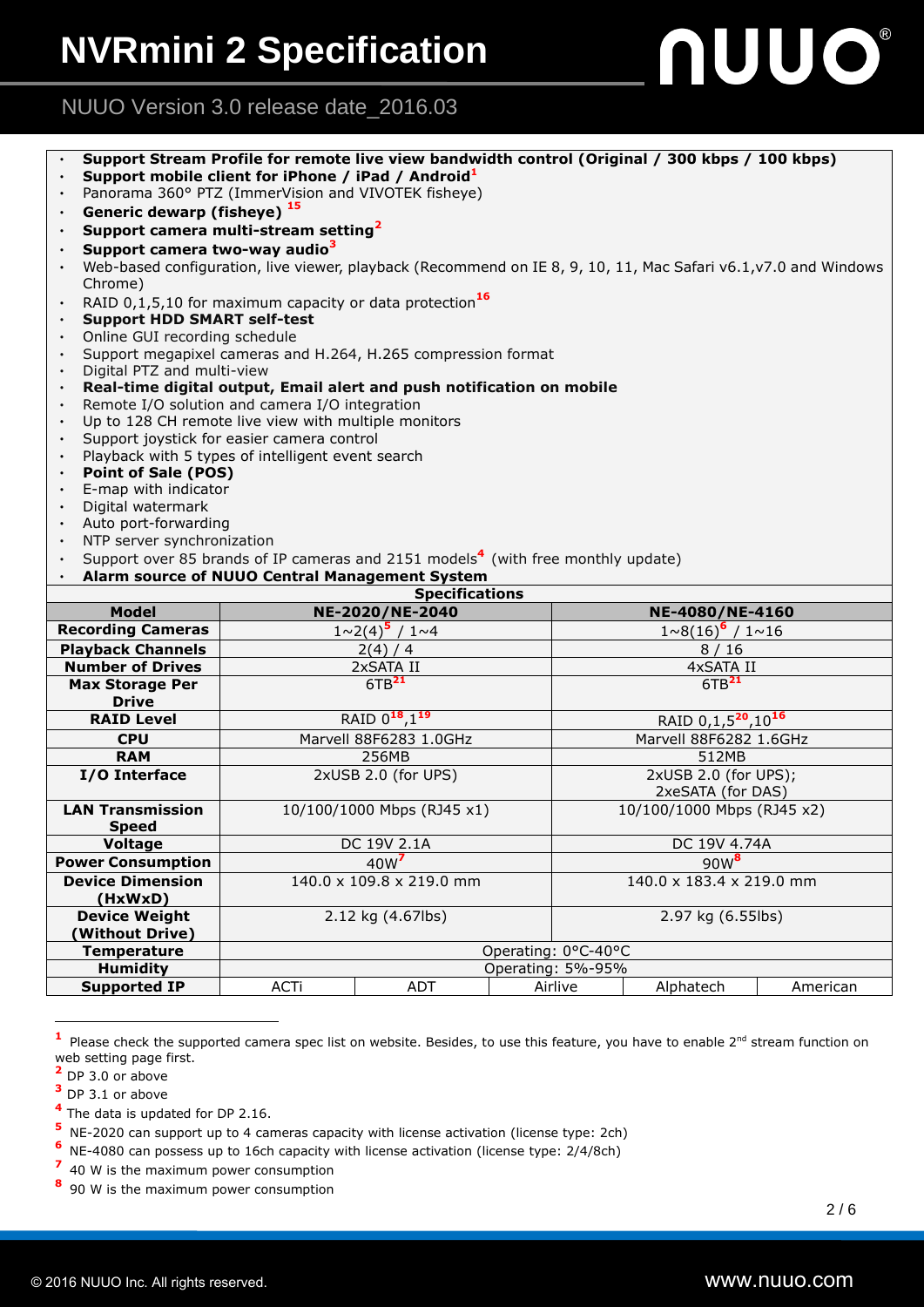### **NVRmini 2 Specification**

# **NUUO®**

#### NUUO Version 3.0 release date\_2016.03

| <b>Camera Brand(s):</b>                                                                              |                                                                                                                             |                                                                          |                      |  |                       | Dynamics         |  |  |  |
|------------------------------------------------------------------------------------------------------|-----------------------------------------------------------------------------------------------------------------------------|--------------------------------------------------------------------------|----------------------|--|-----------------------|------------------|--|--|--|
| 85 brands in $v1.7.29$                                                                               | Arecont                                                                                                                     | <b>AMTK</b>                                                              | <b>ARM</b>           |  | Asoni                 | <b>AXIS</b>      |  |  |  |
|                                                                                                      | <b>BASLER</b>                                                                                                               | <b>Bolide</b>                                                            | <b>BOSCH</b>         |  | Brickcom              | <b>Bullwark</b>  |  |  |  |
|                                                                                                      | Centrix                                                                                                                     | <b>CISCO</b>                                                             | <b>CNB</b>           |  | <b>COP</b>            | <b>CORUM</b>     |  |  |  |
|                                                                                                      | Dahua                                                                                                                       | Digital Watchdog                                                         | D-Link               |  | D-LinkCN              | <b>DYNACOLOR</b> |  |  |  |
|                                                                                                      | Eneo                                                                                                                        | Ernitec                                                                  | Etrovision           |  | Everfocus             | Fine             |  |  |  |
|                                                                                                      | Forenix                                                                                                                     | <b>GE</b>                                                                | Grandstream          |  | Grundig               | Guardeon         |  |  |  |
|                                                                                                      | Guardliner                                                                                                                  | HIKVision                                                                | Histream             |  | Honeywell             | i-Mege           |  |  |  |
|                                                                                                      | IQinVision                                                                                                                  | Jetstor                                                                  | <b>JVC</b>           |  | LevelOne              | LG               |  |  |  |
|                                                                                                      | Lilin                                                                                                                       | Linksys                                                                  | Lumenera             |  | MegaIP                | Messoa           |  |  |  |
|                                                                                                      | Milesight                                                                                                                   | Mobotix                                                                  | NetworkCamera        |  | <b>NTIC</b>           | On Electronics   |  |  |  |
|                                                                                                      | Onvif                                                                                                                       | Panasonic                                                                | Pelco                |  | <b>PIXORD</b>         | Planet           |  |  |  |
|                                                                                                      | Probe                                                                                                                       | Rover                                                                    | Saerim               |  | Samsung               | <b>SANTEC</b>    |  |  |  |
|                                                                                                      | <b>SANYO</b>                                                                                                                | Shany                                                                    | Sony                 |  | StarDot               | Sunell           |  |  |  |
|                                                                                                      | <b>Telview</b>                                                                                                              | Techson                                                                  | Tiandy               |  | <b>TOSHIBA</b>        | <b>TRUEN</b>     |  |  |  |
|                                                                                                      | <b>UDP</b>                                                                                                                  | Videosec                                                                 | Vitek                |  | Vision Hi-Tech        | Vista            |  |  |  |
|                                                                                                      | <b>VIVOTEK</b>                                                                                                              | Yudor                                                                    | Zavio                |  | 3M                    | 3Svision         |  |  |  |
| <b>Compression</b>                                                                                   | MPEG-4, M-JPEG, H.265, H.264, MxPEG (depends on IP camera)                                                                  |                                                                          |                      |  |                       |                  |  |  |  |
| Format                                                                                               |                                                                                                                             |                                                                          |                      |  |                       |                  |  |  |  |
| <b>Recording</b>                                                                                     |                                                                                                                             | Around 60/120fps at 1.3M                                                 |                      |  | Around 240fps at 1.3M |                  |  |  |  |
| <b>Performance</b>                                                                                   |                                                                                                                             | Total bitrate: 40Mbps                                                    | Total bitate: 80Mbps |  |                       |                  |  |  |  |
| <b>Recording Type</b>                                                                                | Continuous record, record by schedule, event trigger record, digital input trigger record, 2nd<br>stream record-dual record |                                                                          |                      |  |                       |                  |  |  |  |
| <b>Remote Live View</b>                                                                              | Live view, preset/go, PTZ, remote I/O, snapshot, multi-view, digital PTZ, advanced E-Map,                                   |                                                                          |                      |  |                       |                  |  |  |  |
| <b>Control</b>                                                                                       | bandwidth monitoring                                                                                                        |                                                                          |                      |  |                       |                  |  |  |  |
| <b>Audio &amp; Video</b>                                                                             | Synchronized audio and video recording                                                                                      |                                                                          |                      |  |                       |                  |  |  |  |
| <b>Recording</b>                                                                                     |                                                                                                                             |                                                                          |                      |  |                       |                  |  |  |  |
| <b>POS</b>                                                                                           |                                                                                                                             | Live view, record, playback, and search for every transaction            |                      |  |                       |                  |  |  |  |
| <b>Auto Backup</b>                                                                                   |                                                                                                                             | Automatically backup the recorded video of the date before to FTP server |                      |  |                       |                  |  |  |  |
| <b>Intelligent Search</b>                                                                            | General motion, missing object, foreign object, lose focus, camera occlusion                                                |                                                                          |                      |  |                       |                  |  |  |  |
| <b>Remote Live View</b>                                                                              | Live view maximum 64 connections per server at the same time                                                                |                                                                          |                      |  |                       |                  |  |  |  |
| <b>Connection</b>                                                                                    |                                                                                                                             |                                                                          |                      |  |                       |                  |  |  |  |
| <b>Supported</b>                                                                                     | English, Croatian, Czech, Deutsch, Dutch, Finnish, French, Hebrew, Hungarian, Italian,                                      |                                                                          |                      |  |                       |                  |  |  |  |
| Language                                                                                             | Japanese, Korean, Polish, Portuguese (Brazil), Russian, Simplified Chinese, Traditional                                     |                                                                          |                      |  |                       |                  |  |  |  |
| Chinese, Serbian, Spanish, Swedish, Thai, Turkish<br><b>Remote Client System Minimum Requirement</b> |                                                                                                                             |                                                                          |                      |  |                       |                  |  |  |  |
| <b>Model</b>                                                                                         |                                                                                                                             | NE-2020/NE-2040                                                          |                      |  | NE-4080/NE-4160       |                  |  |  |  |
| <b>OS</b>                                                                                            | Windows XP (32-bit), Windows 7 (32/64-bit), Windows 8/8.1 (32/64-bit)                                                       |                                                                          |                      |  |                       |                  |  |  |  |
| <b>CPU</b>                                                                                           | Intel Core 2 Duo, 2.6GHz                                                                                                    |                                                                          |                      |  |                       |                  |  |  |  |
| <b>RAM</b>                                                                                           | 1GB                                                                                                                         |                                                                          |                      |  |                       |                  |  |  |  |
| <b>LAN Transmission</b><br><b>Speed</b>                                                              | 10/100/1000 Mbps (RJ45)                                                                                                     |                                                                          |                      |  |                       |                  |  |  |  |
| UI                                                                                                   | Web browser: Internet Explorer 8, 9, 10, 11<br>1.                                                                           |                                                                          |                      |  |                       |                  |  |  |  |
|                                                                                                      | 2. NUUO client application program                                                                                          |                                                                          |                      |  |                       |                  |  |  |  |
| 3. NUUO iPhone, iPad, Android mobile live viewer <sup>10</sup>                                       |                                                                                                                             |                                                                          |                      |  |                       |                  |  |  |  |
| <b>Technical Details</b>                                                                             |                                                                                                                             |                                                                          |                      |  |                       |                  |  |  |  |
|                                                                                                      |                                                                                                                             |                                                                          |                      |  |                       |                  |  |  |  |

#### ‧ **System, Setting, Management and Integration**

- **Server-Client Architecture:** Centralizes all video data transaction only via NVRmini 2 to remote clients. With this centralized structure, total camera loading remains at a stable level, thus ensuring good recording quality even when reaching maximum number of remote client access.
- **Dpen Platform:** Support over 2151 IP camera models and video servers (encoders) from over 85 brands of major network camera manufacturers. **11**

 $\overline{a}$ 

**<sup>9</sup>** The data is updated for DP 2.16.

**<sup>10</sup>** Please check the supported camera spec list on website. Besides, to use this feature, you have to enable multi-stream function on web setting page first.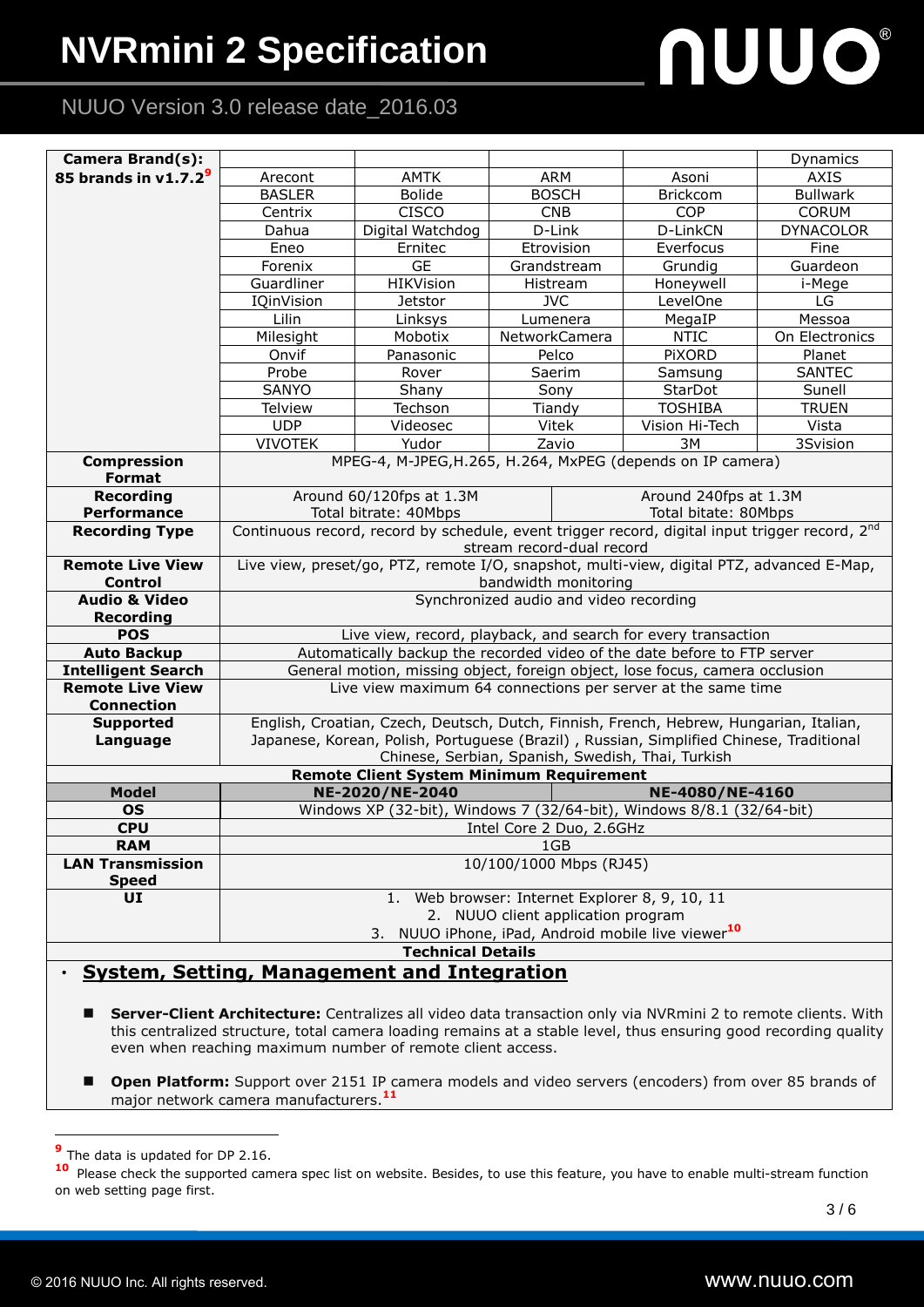## nuuo®

#### NUUO Version 3.0 release date\_2016.03

- **Automatic Camera Model Detection:** NVRmini 2 can automatically search for IP cameras in the network (camera should support UPnP protocol or should be implemented its brand's search tool**12**). For those unsearchable cameras, user can manually insert it. The auto detection function will help the user to find the brand and model of the camera after specifying its IP address.
- **Storage Optimization:** NVRmini 2 supports H.264 compression format which helps increasing the storage efficiency to nearly 600% higher than MJPEG and 150% higher than MPEG-4.
- **Friendly GUI Recording Scheduler:** Graphical user interface to setup recording schedule featuring unique day mode and week mode.
- **Event & Action:** 4 camera events including motion detection (if supported by camera), connection lost and camera input; 1 input event from remote I/O box; 3 system events and daily system report by E-mail; 5 instant alarm responses supporting output, Email, E-map popup, push notification on mobile and NUUO CMS alarm system.
- **Online RAID Capacity Expansion and Level Migration:** Support RAID 0, 1, 5, and 10 for maximum capacity or data protection at the HDD level. **<sup>16</sup>**
- **Point of Sale (POS):** POS transactions received through NUUO POS box or Ethernet (TPC/IP client). POS text overlay on live view video and recordings. All recorded POS transactions are searchable in the NVRmini 2 database.
- **I/O Event Control**: With the integration of camera I/O and NUUO I/O Box, system can start recording when input triggered, or trigger output as an event happened.
- **Various Authorities of Different Kinds of Users:** Web Viewer logins to NVRmini 2 via 4 different user groups: administrator, power user, user, and guest. Each user group has its own distinctive privilege in system configuration, live view camera and playback records.
- **Synchronization with NTP Server:** Synchronize time daily/weekly/monthly to keep the accuracy of recording time.
- **Log System:** Hardware Log keeps track of system operation; NVR Log for camera status and user access; NVR event Log for special events; Export and Backup Log for exporting video or video backup action.
- **User Friendly:** Provide users HELP page on the webpage for quick start tips and troubleshooting.
- **Auto Power-on:** The system shall be able to power-on automatically and keep recording after incident power outage.

#### **Remote Client Operation**

- **Multiple Live View Channel:** Up to 64 channels of remote connections per unit. Remote Live Viewer client supports 64 channels from multiple servers, and could display up to 128 channels with multiple monitors. In addition, Remote Live Viewer client can access and display live video from any NUUO Mainconsole family servers simultaneously.
- **Multiple Playback Channel:** Up to 16 channels in web playback client/NUUO Playback System.
- **Monitor Resolution:** 800x600, 1024x768, 1200x900, 1280x1024, 1366x768, 1440x900, 1600x1200, 1680x1050, 1920x1080, 1920x1200.
- **Multi-View:** NVRmini 2 can duplicate the same live view video onto multiple channels and digitally zoom in to see the details of different spots on cloned channels without losing the original live view video or using extra

 $\overline{a}$ 

**<sup>11</sup>** The data is updated for DP 2.16.

**<sup>12</sup>** Support camera search tools of ACTi, Arecont, D-link, and Sony.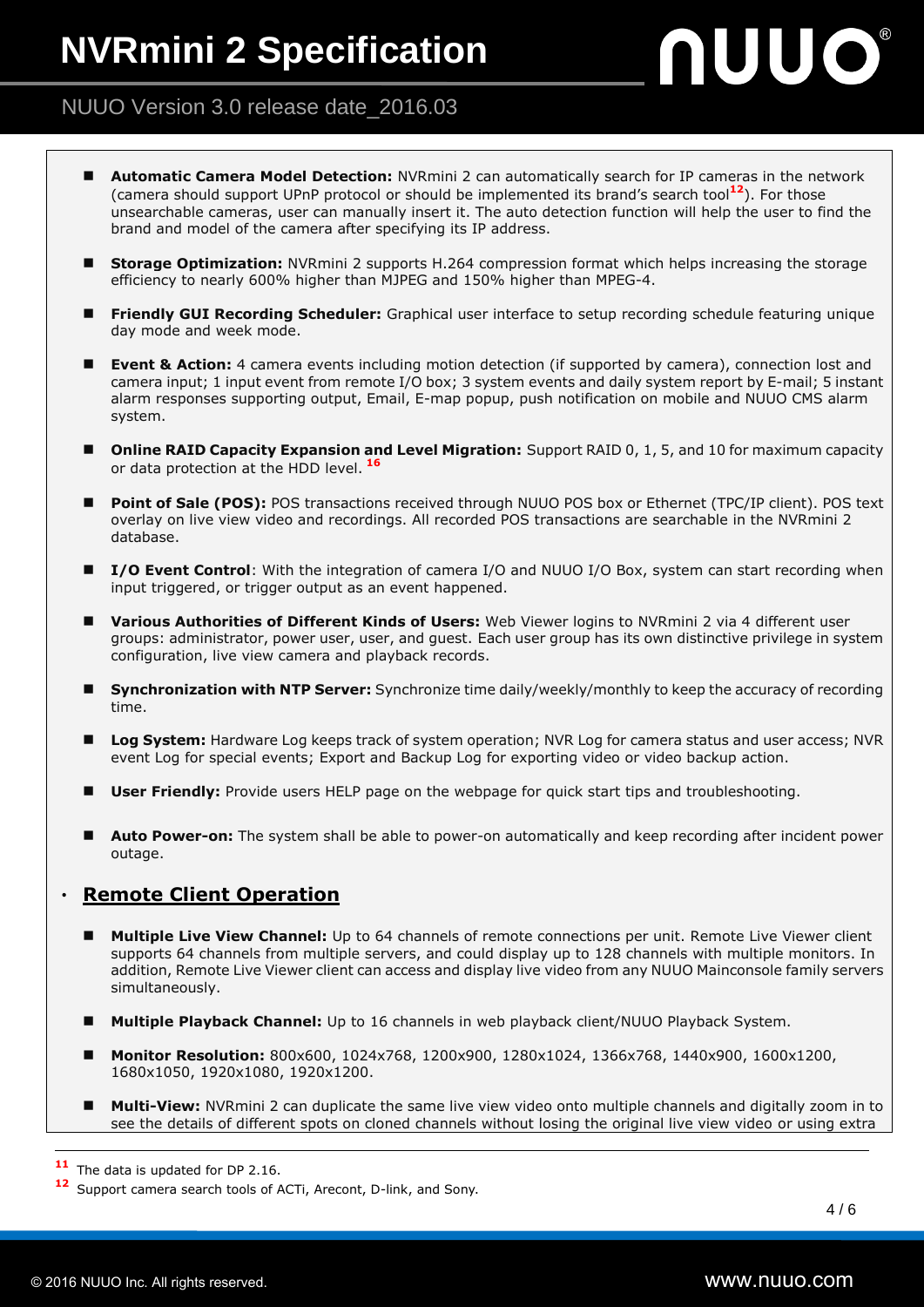## **NUUO®**

#### NUUO Version 3.0 release date\_2016.03

#### camera licenses.

- **Stream Profile:** Live display multiple camera streams with lower bit rate, while still recording at highest possible quality.
- **E-Map:** Show device indicator on map for easy finding and tracking device location. Furthermore, pop up map to point out the device when an event occurred.
- **Multiple Mobile Clients:** Support mobile live viewer for iPhone, iPad, and Android.**<sup>13</sup>**

#### ‧ **Playback, Search, Export and Secure Data**

- **Post-Recording Processing:** Intelligent search, digital PTZ and video enhancement tool.
- **Intelligent Search:** Search recorded video for 5 events including general motion, foreign object, missing object, loss focus and camera occlusion.
- **Video Enhancement:** Fine tune the image's visibility, sharpen, brightness, contrast or even grey scale.
- **Evidence Export:** Snapshot and print video image in BMP/ JPEG; backup video in DAT; save video in ASF/AVI. The action exporting video or video backup will be recorded in NVRmini 2's log system.
- **Alarm Notification:** Notify users on camera and system event through sound, digital output, push notification, E-mail and NUUO CMS alert.
- **Auto Backup:** Automatically backup the recorded video of previous dates to a designated FTP server.
- **Manual Backup:** Manually backup or delete the recordings from any NVRmini 2.
- **Watermark:** Protect original recordings from alternation with NUUO watermark verification tool.

#### **Extended Service**

 **NUUO Central Management System (CMS):** Ultimate central monitoring solution for grand scale projects and projects with multiple sites. Fully compatible with all NUUO Mainconsole family servers.

#### ‧ **External Device**

- **POS Box (from serial port to Ethernet):** NUUO Point of Sales system works on NVRmini 2 by overlaying the transaction text from cash register or ATM machines onto live video channels. All POS recordings are searchable.
- Remote I/O Box: I/O signals of NUUO I/O Box are converted to Ethernet through converter, which enables NVRmini 2 to do more sophisticated application, such as starting recording when input triggered, triggering output as an event happened, and much more.
- **Panorama 360° PTZ:** Several modes are supported on live view and playback. Generic dewarp: Original mode, Rectilinear mode, Quad mode and Dual-view panorama mode. ImmerVision**14**: Original mode, PTZ mode, Quad mode and Perimeter mode. Vivotek: Original mode, Rectilinear mode, Full-view panorama mode, and Dual-view panorama mode.

 $\overline{a}$ 

<sup>13</sup> Please check the supported camera spec list on website. Besides, to use this feature, you have to enable 2<sup>nd</sup> stream function on web setting page first.

**<sup>14</sup>** Please refer to ImmerVision's website for qualified cameras.

<sup>15</sup> Fisheve dewarp supported on Internet Explorer only

**<sup>16</sup>** RAID5 is only supported using 1TB Enterprise level HDDs.

<sup>17</sup> Able to record 2<sup>nd</sup> stream without 1<sup>st</sup>, yet 1<sup>st</sup> must be connected. 2<sup>nd</sup> stream only can always record, yet for other events.